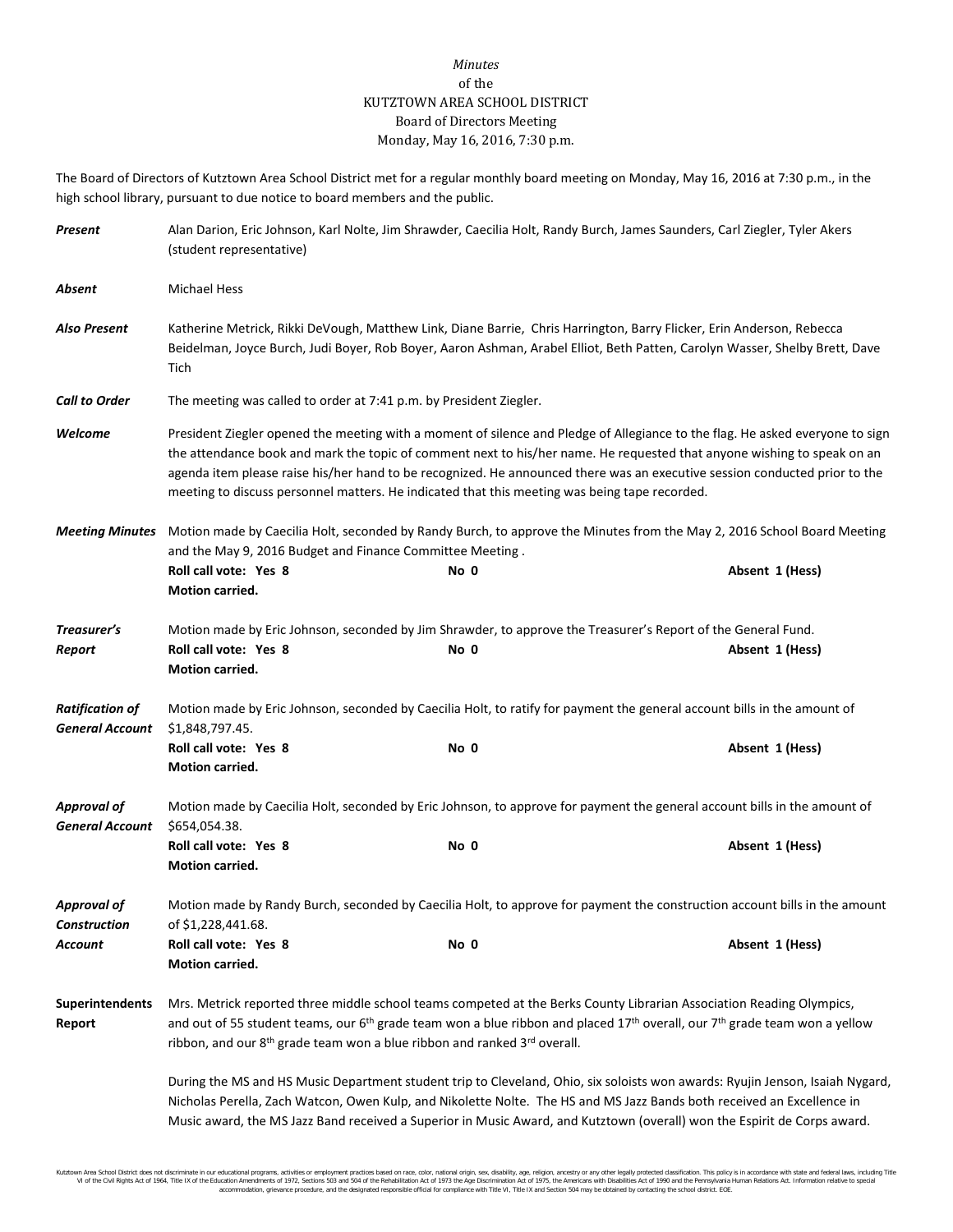Carolyn Wasser, advisor for the middle school and high school history day teams, introduced this year's participants who presented their winning projects to the board. Four out of the sixteen students who competed at the state-level competition will be competing at National History Day on June 12-16.

| <b>Board Committee T.C.C.</b><br><b>Reports</b> |                                                                                                                                                                                                                                                                                                                | No report.                                                                                                                                                                                                                                                                                                             |                                                                |                                                                                                                                                                                                                                                                                                                                                                                                                                                                                                                                                                                                                                            |                 |  |  |
|-------------------------------------------------|----------------------------------------------------------------------------------------------------------------------------------------------------------------------------------------------------------------------------------------------------------------------------------------------------------------|------------------------------------------------------------------------------------------------------------------------------------------------------------------------------------------------------------------------------------------------------------------------------------------------------------------------|----------------------------------------------------------------|--------------------------------------------------------------------------------------------------------------------------------------------------------------------------------------------------------------------------------------------------------------------------------------------------------------------------------------------------------------------------------------------------------------------------------------------------------------------------------------------------------------------------------------------------------------------------------------------------------------------------------------------|-----------------|--|--|
|                                                 | <b>PSBA</b>                                                                                                                                                                                                                                                                                                    | Mrs. Holt reported the Secretary of Education spoke at the Berks School Directors Convention which was held at the<br>BCIU.                                                                                                                                                                                            |                                                                |                                                                                                                                                                                                                                                                                                                                                                                                                                                                                                                                                                                                                                            |                 |  |  |
|                                                 | <b>BCIU</b>                                                                                                                                                                                                                                                                                                    | Mr. Ziegler reported the director's evaluation was completed with an excellent rating and the administration took a<br>salary freeze for the fourth consecutive year.                                                                                                                                                  |                                                                |                                                                                                                                                                                                                                                                                                                                                                                                                                                                                                                                                                                                                                            |                 |  |  |
|                                                 | <b>BCTC</b>                                                                                                                                                                                                                                                                                                    | Dr. Darion reported the budget was approved by all 16 participating school districts.                                                                                                                                                                                                                                  |                                                                |                                                                                                                                                                                                                                                                                                                                                                                                                                                                                                                                                                                                                                            |                 |  |  |
|                                                 | P&C                                                                                                                                                                                                                                                                                                            | No report.                                                                                                                                                                                                                                                                                                             |                                                                |                                                                                                                                                                                                                                                                                                                                                                                                                                                                                                                                                                                                                                            |                 |  |  |
|                                                 | ECC                                                                                                                                                                                                                                                                                                            | No report.                                                                                                                                                                                                                                                                                                             |                                                                |                                                                                                                                                                                                                                                                                                                                                                                                                                                                                                                                                                                                                                            |                 |  |  |
|                                                 |                                                                                                                                                                                                                                                                                                                | Facilities No report.                                                                                                                                                                                                                                                                                                  |                                                                |                                                                                                                                                                                                                                                                                                                                                                                                                                                                                                                                                                                                                                            |                 |  |  |
|                                                 | Student No Report.<br><b>Achievement</b>                                                                                                                                                                                                                                                                       |                                                                                                                                                                                                                                                                                                                        |                                                                |                                                                                                                                                                                                                                                                                                                                                                                                                                                                                                                                                                                                                                            |                 |  |  |
|                                                 | <b>Special</b> No report.<br><b>Education</b>                                                                                                                                                                                                                                                                  |                                                                                                                                                                                                                                                                                                                        |                                                                |                                                                                                                                                                                                                                                                                                                                                                                                                                                                                                                                                                                                                                            |                 |  |  |
| Personnel                                       | 1.<br>2.<br>3.<br>4.                                                                                                                                                                                                                                                                                           | effective July 1, 2016:<br>Suzanne M. Barron<br>William P. Hellwig<br>Charlotte A. Schroeder<br>school year at a rate of \$10.50 per hour.                                                                                                                                                                             | Joyce C. Dietrich<br>Peter B. Karch<br>Rosemary A. Zettlemoyer | Motion made by Randy Burch, seconded by Al Darion, to approve the following personnel items:<br>The approval of the following participants in the Senior Volunteer Tax Exchange Program for the 2016-2017 School Year,<br>Grace C. Haas<br>Judith D. Mehltretter<br>Diane M. Graff<br>The approval of Linda K. Andre as a volunteer cheerleading coach for the 2016-2017 school year.<br>The approval of Amber G. Bungo as an Eshelman bus and van driver for the 2015-2016 school year, effective May 17, 2016.<br>The approval of Brooke L. Schwoyer as an instructional assistant at the high school for the remainder of the 2015-2016 |                 |  |  |
|                                                 | Motion carried.                                                                                                                                                                                                                                                                                                | Roll call vote: Yes 8                                                                                                                                                                                                                                                                                                  | No 0                                                           |                                                                                                                                                                                                                                                                                                                                                                                                                                                                                                                                                                                                                                            | Absent 1 (Hess) |  |  |
|                                                 | All Personnel are Approved Pending the District's Receipt of All Mandated Credentials                                                                                                                                                                                                                          |                                                                                                                                                                                                                                                                                                                        |                                                                |                                                                                                                                                                                                                                                                                                                                                                                                                                                                                                                                                                                                                                            |                 |  |  |
| <b>Board Treasurer</b>                          |                                                                                                                                                                                                                                                                                                                | Appointment of Motion made by Randy Burch, seconded by Al Darion, to approve David J. Miller as treasurer to the Kutztown Area Board of<br>School Directors for the 2016-2017 school year at a stipend of \$1,050 (same rate as previous year).<br>Roll call vote: Yes 8<br>No 0<br>Absent 1 (Hess)<br>Motion carried. |                                                                |                                                                                                                                                                                                                                                                                                                                                                                                                                                                                                                                                                                                                                            |                 |  |  |
| <b>Board Secretary</b><br>Compensation          | Motion made by Caecilia Holt, seconded by Al Darion, to approve a stipend of \$2,500 for Rikki L. DeVough as secretary to the<br>Kutztown Area Board of School Directors for the 2016-2017 school year (same rate as previous year). Mrs. DeVough was<br>appointed for a four-year term through June 30, 2017. |                                                                                                                                                                                                                                                                                                                        |                                                                |                                                                                                                                                                                                                                                                                                                                                                                                                                                                                                                                                                                                                                            |                 |  |  |
|                                                 | Motion carried.                                                                                                                                                                                                                                                                                                | Roll call vote: Yes 8                                                                                                                                                                                                                                                                                                  | No 0                                                           |                                                                                                                                                                                                                                                                                                                                                                                                                                                                                                                                                                                                                                            | Absent 1 (Hess) |  |  |
| Homestead/<br>Farmstead                         | Motion made by Randy Burch, seconded by Al Darion, to approve the 2016-2017 Homestead and Farmstead Exclusion<br>Resolution per the attached.                                                                                                                                                                  |                                                                                                                                                                                                                                                                                                                        |                                                                |                                                                                                                                                                                                                                                                                                                                                                                                                                                                                                                                                                                                                                            |                 |  |  |
|                                                 | Motion carried.                                                                                                                                                                                                                                                                                                | Roll call vote: Yes 8                                                                                                                                                                                                                                                                                                  | No 0                                                           |                                                                                                                                                                                                                                                                                                                                                                                                                                                                                                                                                                                                                                            | Absent 1 (Hess) |  |  |

Kutztown Area School District does not discriminate in our educational programs, activities or employment practices based on race, color, national origin, sex, disability, age, religion, ancestry or any other legally prot